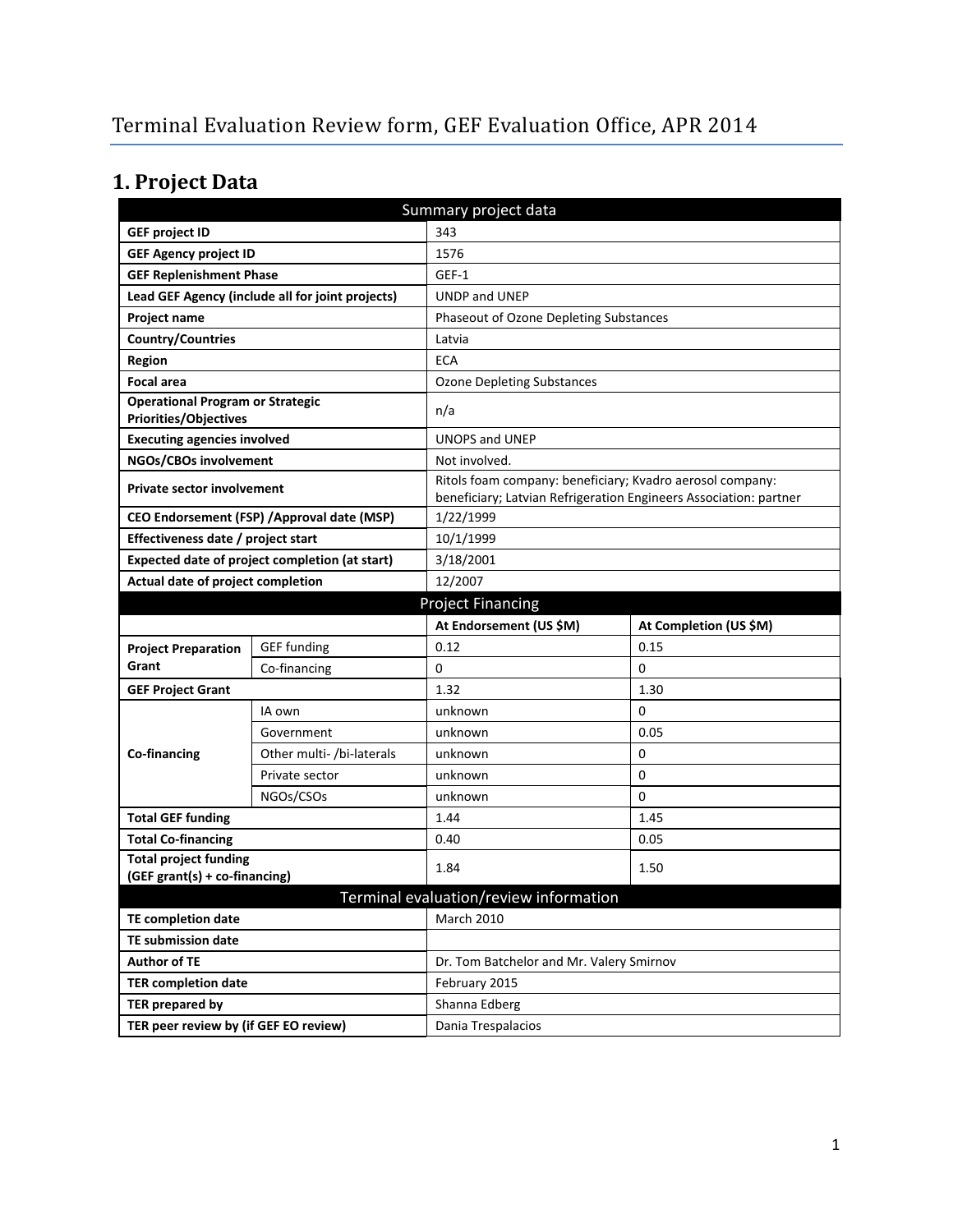### **2. Summary of Project Ratings**

| <b>Criteria</b>                                  | <b>Final PIR</b> | <b>IA Terminal</b><br><b>Evaluation</b> | <b>IA Evaluation</b><br><b>Office Review</b> | <b>GEF EO Review</b> |
|--------------------------------------------------|------------------|-----------------------------------------|----------------------------------------------|----------------------|
| <b>Project Outcomes</b>                          | HS               | $n/a*$                                  | n/a                                          | MU                   |
| <b>Sustainability of Outcomes</b>                |                  | $n/a*$                                  | n/a                                          | ML                   |
| <b>M&amp;E Design</b>                            | n/a              | $n/a*$                                  | n/a                                          |                      |
| <b>M&amp;E</b> Implementation                    | n/a              | $n/a*$                                  | n/a                                          |                      |
| <b>Quality of Implementation</b>                 | n/a              | $n/a*$                                  | n/a                                          | UA                   |
| <b>Quality of Execution</b>                      | n/a              | $n/a*$                                  | n/a                                          | UA                   |
| <b>Quality of the Terminal Evaluation Report</b> | n/a              | n/a                                     | n/a                                          | MS                   |

\*The TE only gives ratings for individual sub-projects and not the project as a whole.

# **3. Project Objectives**

3.1 Global Environmental Objectives of the project:

This project is part of the international effort to phase out ozone depleting substances, which damage the earth's ozone layer and increase the amount of ultraviolet radiation exposure from the sun. The Montreal Protocol, ratified by Latvia in 1995, is the basis for phasing out ozone-depleting substances. While Latvia does not produce ozone-depleting substances, it imports them from Russia. This project would allow Latvia to transition to other materials and reduce demand for ozone-depleting substances before the production of such substances ends in Russia.

3.2 Development Objectives of the project:

The project consists of four subprojects:

- 1. Institutional Strengthening for the Implementation of the Montreal Protocol in Latvia
- 2. National programme for recovery and recycling of ODS refrigerants
- 3. Sectoral phase-out of CFCs in aerosol industry
- 4. Phase out of the use of CFCs in the manufacture of rigid polyurethane foam at Ritols

3.3 Were there any **changes** in the Global Environmental Objectives, Development Objectives, or other activities during implementation?

No changes were reported.

### **4. GEF EO assessment of Outcomes and Sustainability**

Please refer to the GEF Terminal Evaluation Review Guidelines for detail on the criteria for ratings.

Relevance can receive either a Satisfactory or Unsatisfactory rating. For Effectiveness and Cost efficiency, a six point rating scale is used (Highly Satisfactory to Highly Unsatisfactory), or Unable to Assess. Sustainability ratings are assessed on a four-point scale: Likely=no or negligible risk; Moderately Likely=low risk; Moderately Unlikely=substantial risks; Unlikely=high risk. In assessing a Sustainability rating please note if, and to what degree, sustainability of project outcomes is threatened by financial, sociopolitical, institutional/governance, or environmental factors.

Please justify ratings in the space below each box.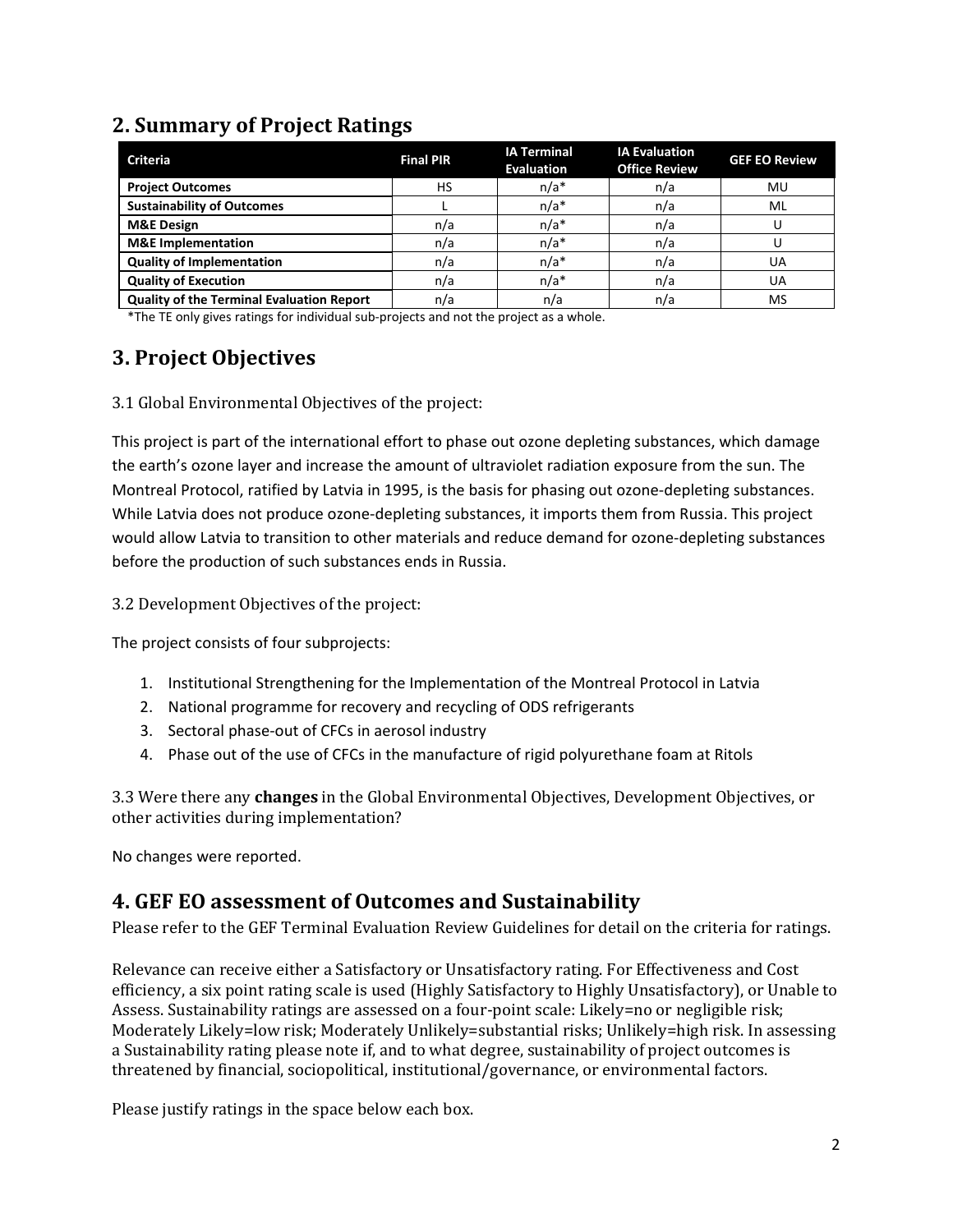| 4.1 Relevance | Rating: Satisfactory |
|---------------|----------------------|
|               |                      |

The GEF Operational Strategy of 1995 defines the GEF's ozone depletion portfolio to "support activities to phase out ozone-depleting substances that are committed under the Montreal Protocol, with special emphasis on short-term commitments and enabling activities" (GEF/C.6/3, page 77). This project supports an economy in transition in meeting its Montreal Protocol obligations.

The project is also in line with Latvia's priorities for meeting its treaty obligations. Latvia's strategic goals for the phase-out of ozone depleting substances are: to phase-out CFCs and halons by the year 2000, to phase-out HCFCs and methyl bromide, to comply with European Union phase-out schedules in order to facilitate accession to the EU, and to support Latvian industry to adopt ODS-free technology.

| <b>4.2 Effectiveness</b> | Rating: Satisfactory |
|--------------------------|----------------------|
|--------------------------|----------------------|

This project was divided into four subprojects, detailed below. According to the Project Document, the project objective "is to assist Latvia in the rapid phase-out of ODS" (PD, page 4). As described below under M&E Design, the project design did not include comprehensive indicators, targets, or a log frame. Where indicators and targets are present, they are noted below. In the absence of indicators and targets, the project is rated on the delivery of outputs weighted by the amount of funding that each subproject received, as described below. Overall project effectiveness is rated satisfactory because 90% of the GEF project funding went to the three out of the four subprojects which fully completed their intended objectives. The remaining 10% of GEF funding went to a subproject that did not complete training, a major output of the recovery and recycling subproject.

1. Institutional Strengthening for the Implementation of the Montreal Protocol in Latvia

The TE rated this subproject as satisfactory. It received 12% of the project funding and completed its intended outputs.

The completion of this subproject was delayed by four years because it took more time than expected to put into place the appropriate institutional arrangements and structure in order to phase out ozonedepleting substances and adhere to European Union regulations. The subproject established a National Ozone Unit within the Ministry of Environment. The National Ozone Unit developed and implemented an Action Plan that integrated with the project for eliminating ozone-depleting substances in Latvia that included several governmental agencies, the private sector, and the Latvian Refrigeration Association. The National Ozone Unit also undertook an awareness raising campaign, including: 37 press releases, providing information to NGOs, state authorities, and companies, launching a webpage, developing portable experiments for schoolchildren, creating a video on the ozone layer, launching a competition for ozone friendly schools, producing 3500 posters and 600 maps, developing teaching aids, creating two publications, and implementing five training workshops for teachers. This effort involved more than 100 schools.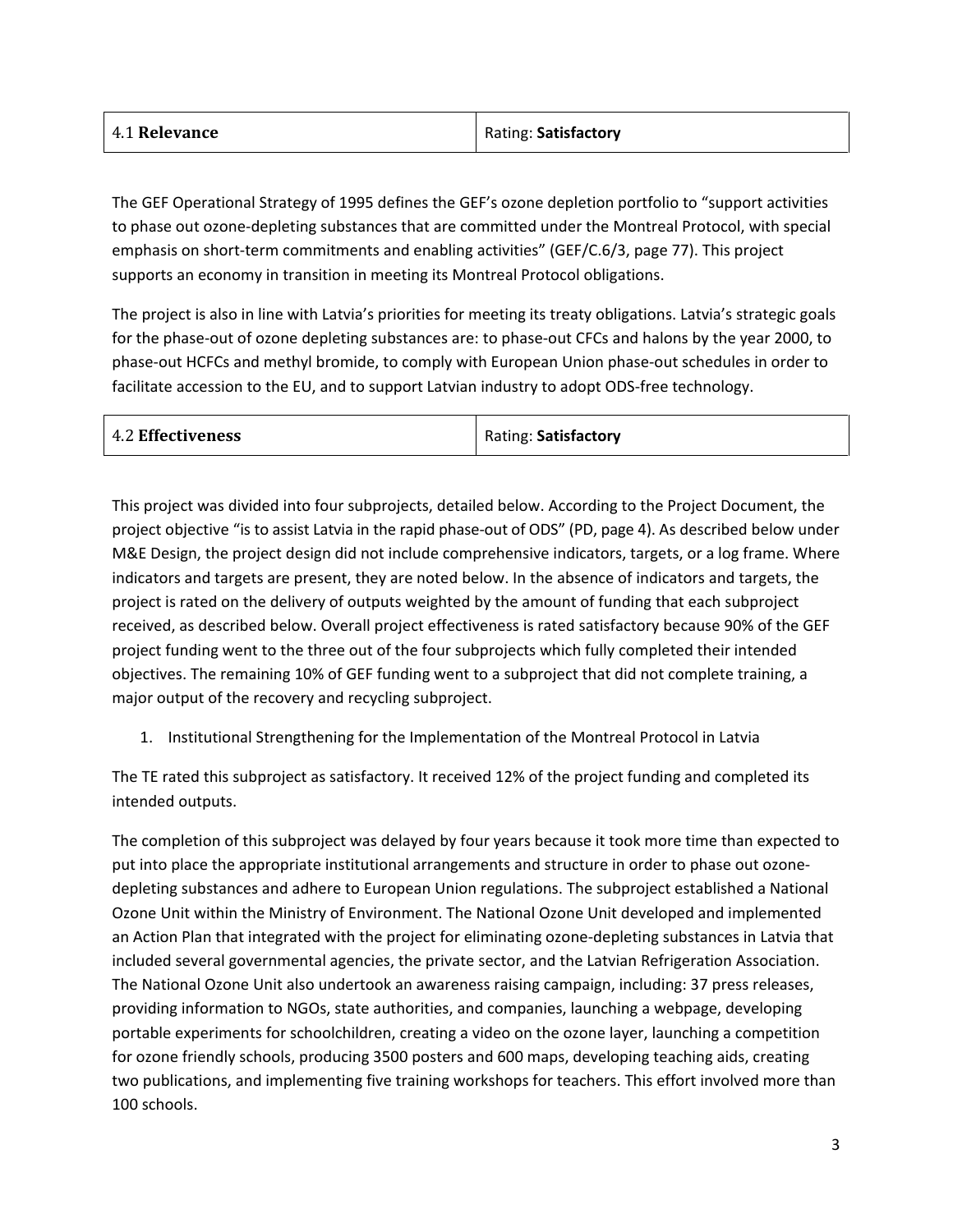2. National program for recovery and recycling of ODS refrigerants

The TE rates this subproject as unsatisfactory. It received 10% of project funding, but the training activities did not take place as planned. There is no evidence regarding whether the subproject hit its target of 9.72 ODP tons recovered per year.

The Latvian Refrigeration Engineers Association distributed 40 recovery machines, 2 recovery and recycling machines, and 2 reclamation units to companies and reclamation centers. There was a training component to the project, but the TE ascertained that no training took place during the project's duration. As stated in the TE: "Despite the infrastructure being in place to collect information on ozone‐ depleting substances recovered, there was no data to show the amount of ozone‐depleting substances that had been recovered. There was some evidence provided by Revers to indicate that the ozone‐ depleting substance recovery and recycling equipment had been used to some extent in Latvia during and after the sub‐project. There was some evidence that an ozone‐depleting substance monitoring and recording system was in place. However, it was not possible to obtain information on the amount of ozone‐depleting substances recovered and recycled in Latvia, and therefore it was not possible to determine if Latvia exceeded or not the ODS recovery target of 9.72 ODP tons per year for two years" (TE, page 403). In addition, "there was no evidence to suggest that Latvia's ability to monitor and report on ODS recovered and recycled had improved as a result of the sub‐project" (TE, page 403).

3. Sectoral phase‐out of CFCs in aerosol industry

The TE rated this subproject as satisfactory. It received 70% of GEF project funding and completed its intended outputs.

The subproject focused on just one aerosol company because the two largest aerosol producers in the country went bankrupt prior to the start of the project. The TE did not go into detail, but reported that the project successfully replaced the use of CFCs with hydrocarbon propellant in the company, thus financing the replacement of 5 tons of CFCs per year. The company doubled their production of aerosols in the six year period after the project ended due to the use of better aerosol technology.

4. Phase out of the use of CFCs in the manufacture of rigid polyurethane foam at Ritols

The TE rated this subproject as highly satisfactory. It received 8% of GEF funding and completed its intended outputs.

The subproject was completed in half of the allotted time, and all of the CFCs were replaced with waterblown technology. 9.72 ODP-tons of CFC-11 were eliminated.

| 4.3 Efficiency | Rating: Unsatisfactory |
|----------------|------------------------|
|                |                        |

The subproject on institutional strengthening did not begin until 2004, five years after the project as a whole commenced. The TE states that this was due to Latvia being "unprepared and unready for this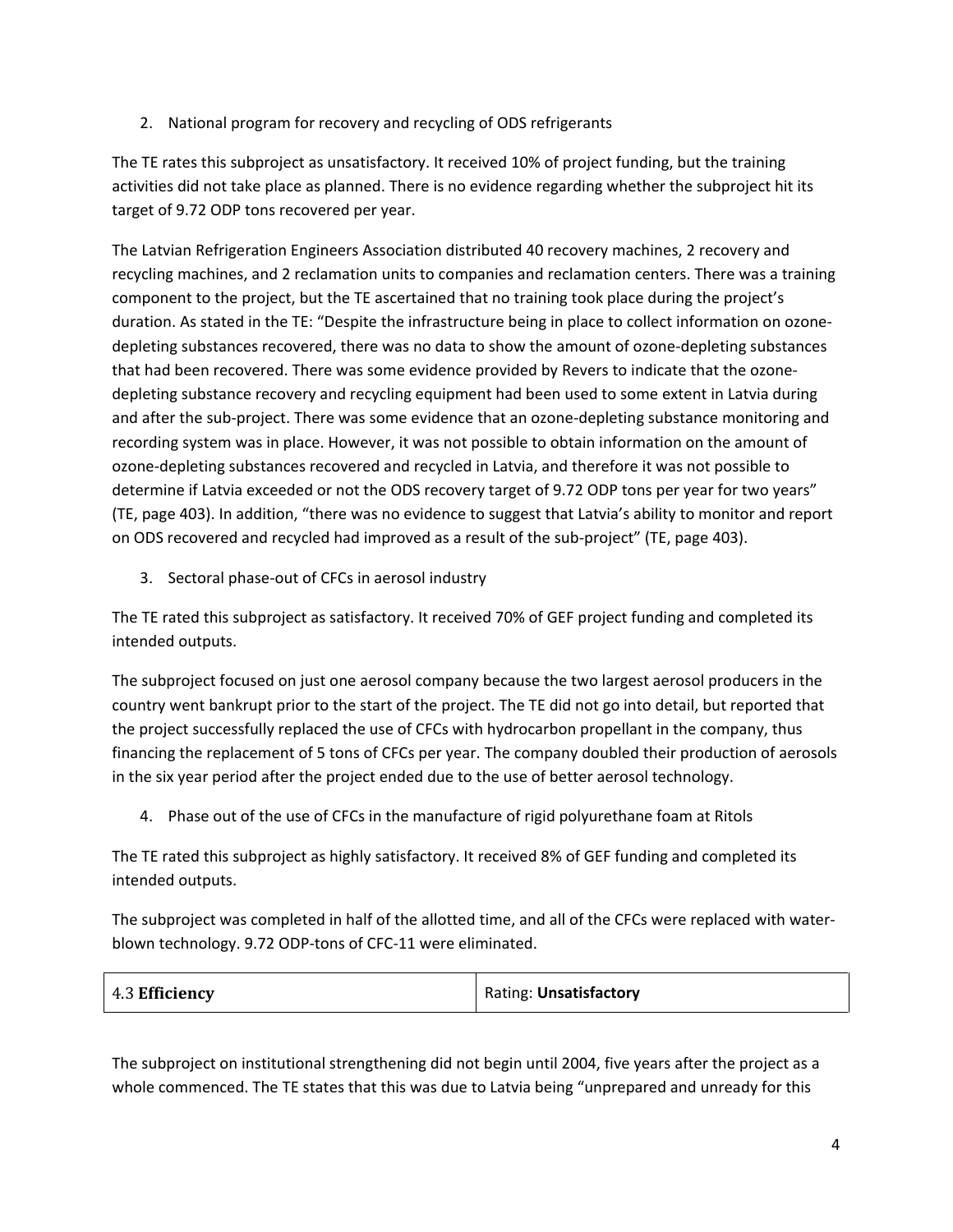subproject" (TE, page 393). However, the TE rates the efficiency for this subproject as satisfactory because "a relatively small team in the NOU leveraged national resources to coordinate a range of activities on ozone layer protection in a cost-effective and timely manner" (TE, page 395).

The cost-effectiveness of the subproject on recovery and recycling of ozone-depleting substances is unknown because of the lack of data on the amount of recovered materials.

For the subproject on phasing out ozone-depleting substances in the aerosol industry, the costeffectiveness was rated at \$191 ODP kilograms per year, which "was about 40 times more expensive than the average cost‐effectiveness of MLF‐funded aerosol projects in developing countries" (TE, page 410). Similarly, the subproject on phasing out CFCs at the Ritols foam company was about 20 times more expensive than similar MLF-funded projects in developing countries at \$10.91 ODP kilograms per year.

Based on the above information, the overall cost-effectiveness of the project as a whole is assessed as Unsatisfactory.

| 4.4 Sustainability | Rating: Moderately Likely |
|--------------------|---------------------------|
|                    |                           |

*Financial*: **Likely**; funds for activities related to ozone-depleting substances come from several sources within the government as well as the private sector. The European Union also supports these activities in Latvia. The TE states that the risk of withdrawal of these funds is very low. Training in refrigeration management by the Latvian Refrigeration Engineers Association is self-financed. The aerosol company that was helped by the project doubled their production of aerosols in the six year period after the subproject ended, demonstrating the company's sustainability. The foam company Ritols also continued its operations after the end of the project, despite a financial crisis in Latvia.

*Sociopolitical*: **Likely**; country commitment to the phase-out of ozone-depleting substances is high. For example, more than 90% of CFCs were already phased out in Latvia prior to the commencement of the project and several laws and regulations were passed without the help of the project. Joining the European Union is also a powerful motivator, and it commits Latvia to several measures regarding ozone-depleting substances. A range of stakeholders is involved in ozone activities, including government agencies, the private sector, NGOs, and schools.

*Institutional*: **Moderately likely**; although the TE states that the project had no effect on legislation and regulations in Latvia, the country passed several laws on its own, including a licensing system, import taxes and quotas, provisions for certification of personnel, provisions for recovery and recycling, and a ban on halon and CFC imports. It also put into place measures required for accession to the European Union, such as reporting requirements. Also, although the project was not able to conduct training, the Latvian Refrigeration Engineers Association has trained about 3-5 employees per month on refrigeration management and will continue to do so. However, a threat to sustainability is that the staff of the National Ozone Unit was reduced to one employee who devotes only part of his time to ozone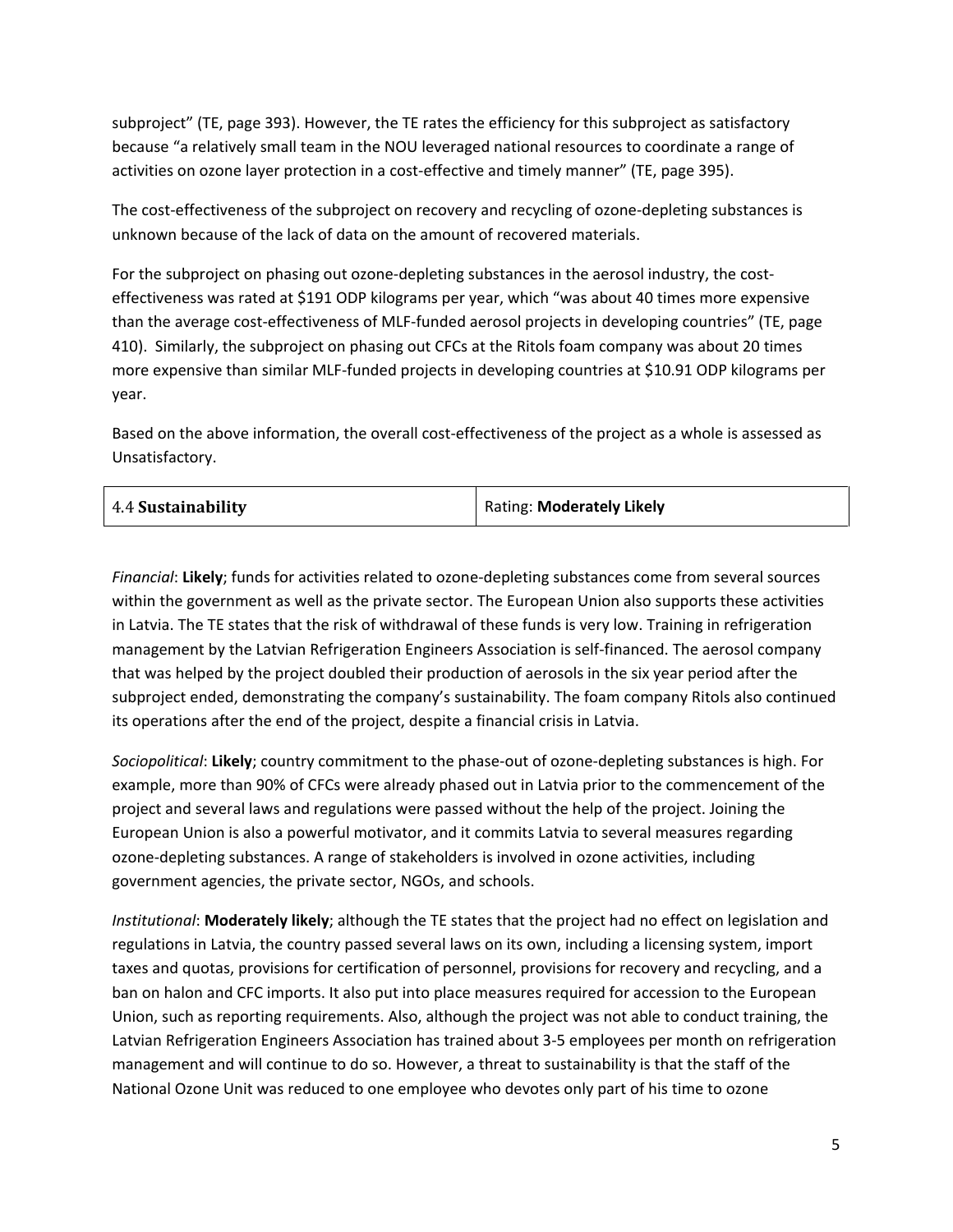coordination tasks. Also, the TE reports insufficient communication and information transfer between the organizations involved in ozone activities.

*Environmental*: **Likely**; the TE states that "there were no environmental risks that were assessed as potentially undermining this work in the future" (TE, page 388).

#### **5. Processes and factors affecting attainment of project outcomes**

5.1 Co-financing. To what extent was the reported co-financing essential to the achievement of GEF objectives? If there was a difference in the level of expected co-financing and actual co-financing, then what were the reasons for it? Did the extent of materialization of co-financing affect project's outcomes and/or sustainability? If so, in what ways and through what causal linkages?

According to the TE, the amount of cofinancing given by the Latvian government to the institutional strengthening subproject "demonstrated the commitment of Latvia to the sub‐project and probably increased the Latvia's feeling of "ownership" of the program" (TE, page 394). No cofinancing was provided for the other three subprojects. The TE states that cofinancing was provided for in the budgets of UNDP and UNEP, but it is not clear whether the cofinancing emerged or the purpose for which it was intended.

5.2 Project extensions and/or delays. If there were delays in project implementation and completion, then what were the reasons for it? Did the delay affect the project's outcomes and/or sustainability? If so, in what ways and through what causal linkages?

There was a five-year delay in the implementation of the institutional strengthening subproject. The TE states that this was due to Latvia being "unprepared and unready for this subproject" (TE, page 393). It took Latvia more time than expected to put into place the appropriate institutional arrangements and structure in order to phase out ozone-depleting substances and adhere to European Union regulations. It is unclear if this delay harmed the project, since many of the project activities occurred without the National Ozone Unit in place.

5.3 Country ownership. Assess the extent to which country ownership has affected project outcomes and sustainability? Describe the ways in which it affected outcomes and sustainability, highlighting the causal links:

Country ownership of ozone-depleting activities is high, and a range of stakeholders is involved in ozone activities, including government agencies, the private sector, NGOs, and schools. For example, more than 90% of CFCs were already phased out in Latvia prior to the commencement of the project. Although the project itself had no effect on legislation and regulations in Latvia, the country passed several laws on its own, including a licensing system, import taxes and quotas, provisions for certification of personnel, provisions for recovery and recycling, and a ban on halon and CFC imports. It also put into place measures required for accession to the European Union, such as reporting requirements. In addition, the Latvian Refrigeration Engineers Association has trained about 3-5 employees per month on refrigeration management and will continue to do so without the prompting of the project. These activities and regulations will ensure the sustainability of the phase-out.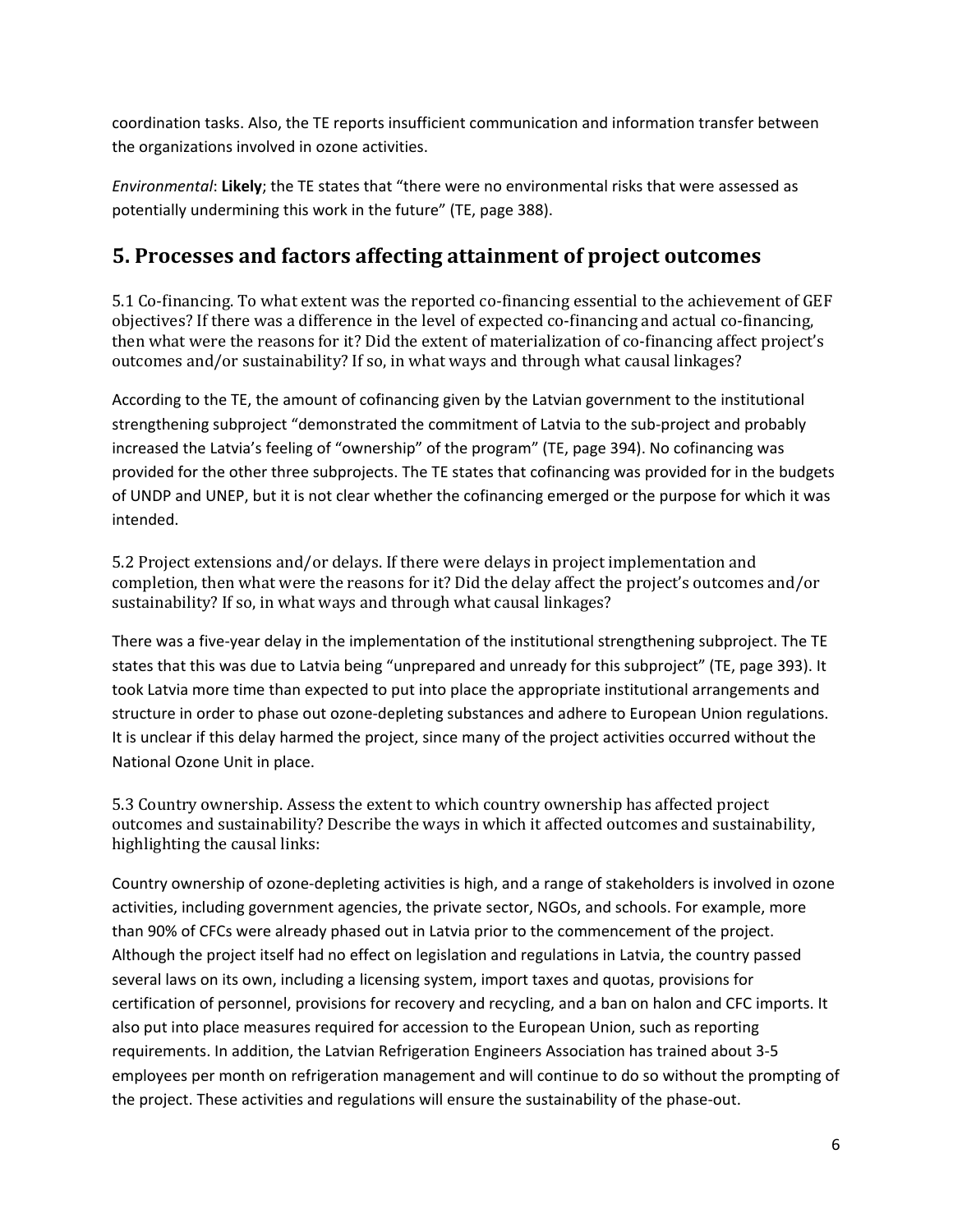# **6. Assessment of project's Monitoring and Evaluation system**

Ratings are assessed on a six point scale: Highly Satisfactory=no shortcomings in this M&E component; Satisfactory=minor shortcomings in this M&E component; Moderately Satisfactory=moderate shortcomings in this M&E component; Moderately Unsatisfactory=significant shortcomings in this M&E component; Unsatisfactory=major shortcomings in this M&E component; Highly Unsatisfactory=there were no project M&E systems.

Please justify ratings in the space below each box.

| 6.1 M&E Design at entry<br>Rating: Unsatisfactory |  |
|---------------------------------------------------|--|
|---------------------------------------------------|--|

The Project Document has very little information on project M&E. It states that M&E was budgeted (although not for individual subprojects) and that: "Standard evaluation will be performed, except in the case that an in-depth evaluation is required by the GEF whereby independent consultants would have to be hired and fielded to the country concerned. If such would be the case, consultancy fees and travel costs would have to be obtained in addition to the amounts requested herewith to cover these costs" (PD, page 9). Other than this paragraph, there is no log frame evident, no indicators, targets, baselines, or schedule for monitoring and reporting. The TE states that "the monitoring and evaluation design was not evident in any of the project documents" (TE, page 404).

| 6.2 M&E Implementation | Rating: Unsatisfactory |
|------------------------|------------------------|
|------------------------|------------------------|

The TE gives very little information on M&E implementation, but this is because the project did not have an M&E plan to implement. As stated in the TE: "there was no evidence of the implementation of an M&E plan" (TE, page 415).

### **7. Assessment of project implementation and execution**

Quality of Implementation includes the quality of project design, as well as the quality of supervision and assistance provided by implementing agency(s) to execution agencies throughout project implementation. Quality of Execution covers the effectiveness of the executing agency(s) in performing its roles and responsibilities. In both instances, the focus is upon factors that are largely within the control of the respective implementing and executing agency(s). A six point rating scale is used (Highly Satisfactory to Highly Unsatisfactory), or Unable to Assess.

Please justify ratings in the space below each box.

| 7.1 Quality of Project Implementation | <b>Rating: Unable to Assess</b> |
|---------------------------------------|---------------------------------|
|                                       |                                 |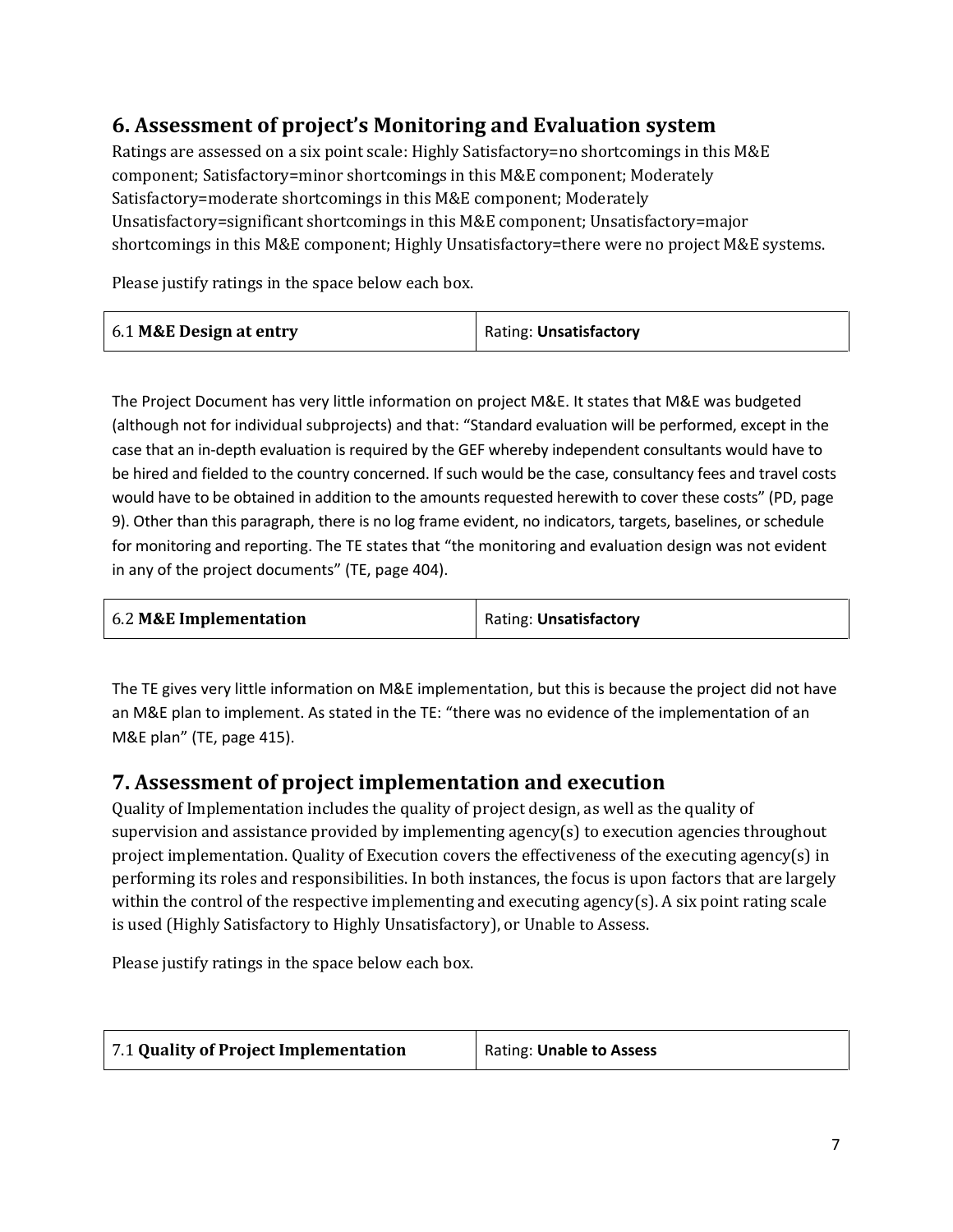The TE does not comment on project design except to note the lack of a log frame and project indicators.

The TE rates UNDP's conduct as satisfactory for its support in procurement and tendering. UNDP did not provide reports on the financial management to the evaluators. UNDP did not undertake a site visit for the aerosol subproject or the Ritols subproject. Aside from procurement, "other support [from UNDP] was not evident" (TE, page 408). There is very little information on UNDP's performance in the TE.

| 7.2 Quality of Project Execution | Rating: Unable to Assess |
|----------------------------------|--------------------------|
|----------------------------------|--------------------------|

The TE states that UNEP's conduct was highly satisfactory due to the extra effort they put in to coach Latvia on the requirements of the project. Other than that, there is very little information on UNEP's performance in the TE.

## **8. Assessment of Project Impacts**

*Note - In instances where information on any impact related topic is not provided in the terminal evaluations, the reviewer should indicate in the relevant sections below that this is indeed the case and identify the information gaps. When providing information on topics related to impact, please cite the page number of the terminal evaluation from where the information is sourced.* 

8.1 Environmental Change. Describe the changes in environmental stress and environmental status that occurred by the end of the project. Include both quantitative and qualitative changes documented, sources of information for these changes, and how project activities contributed to or hindered these changes. Also include how contextual factors have contributed to or hindered these changes.

9.72 ODP-tons of CFCs were eliminated by the subproject with the Ritols company (TE, page 418). The project also replaced the five tons of CFCs that were consumed yearly by one aerosol company with hydrocarbon propellant (TE, page 409).

8.2 Socioeconomic change. Describe any changes in human well-being (income, education, health, community relationships, etc.) that occurred by the end of the project. Include both quantitative and qualitative changes documented, sources of information for these changes, and how project activities contributed to or hindered these changes. Also include how contextual factors have contributed to or hindered these changes.

No socioeconomic changes were mentioned in the TE.

8.3 Capacity and governance changes. Describe notable changes in capacities and governance that can lead to large-scale action (both mass and legislative) bringing about positive environmental change. "Capacities" include awareness, knowledge, skills, infrastructure, and environmental monitoring systems, among others. "Governance" refers to decision-making processes, structures and systems,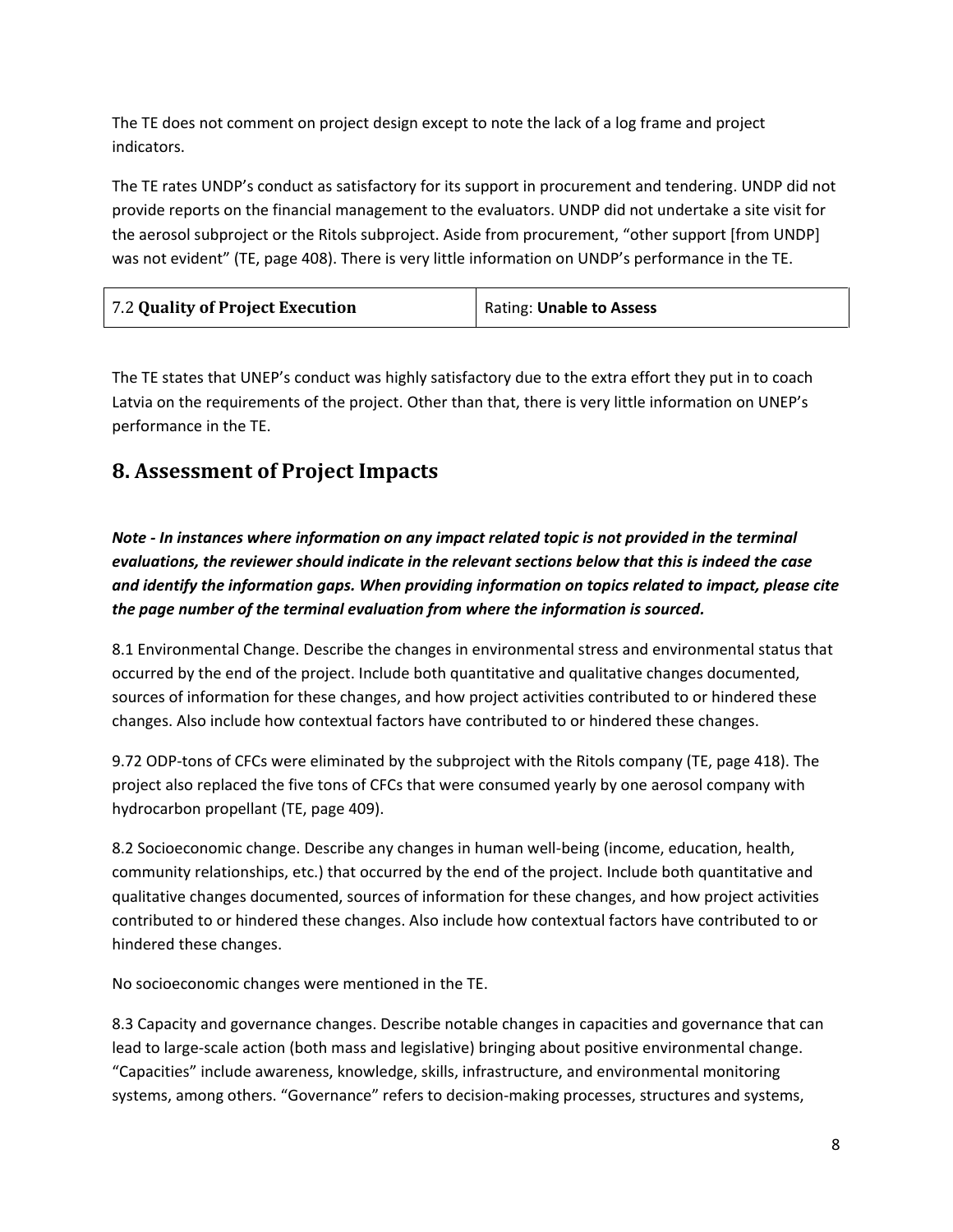including access to and use of information, and thus would include laws, administrative bodies, trustbuilding and conflict resolution processes, information-sharing systems, etc. Indicate how project activities contributed to/ hindered these changes, as well as how contextual factors have influenced these changes.

#### a) Capacities

The Latvian Refrigeration Engineers Association distributed 40 recovery machines, 2 recovery and recycling machines, and 2 reclamation units to companies and reclamation centers via the project (TE, page 401). One aerosol company replaced CFC technology with improved hydrocarbon propellant technology (TE, page 411). The foam-producing company Ritols replaced its CFC-dependent technology with water-blown technology (TE, page 418). No further information is known.

#### b) Governance

The project established a National Ozone Unit within the Ministry of Environment. The National Ozone Unit developed and implemented an Action Plan for eliminating ozone-depleting substances (TE, page 388). The TE reported that the National Ozone Unit did not have an effect on the creation of ozone-related legislation in Latvia, nor did the institutional strengthening subproject (which created the National Ozone Unit) have any effect on the phase-out of ozonedepleting substances (TE, page 390). In sum, the governance impact appears to have been minimal. No further information is known.

8.4 Unintended impacts. Describe any impacts not targeted by the project, whether positive or negative, affecting either ecological or social aspects. Indicate the factors that contributed to these unintended impacts occurring.

No unintended impacts were noted in the TE.

8.5 Adoption of GEF initiatives at scale. Identify any initiatives (e.g. technologies, approaches, financing instruments, implementing bodies, legal frameworks, information systems) that have been mainstreamed, replicated and/or scaled up by government and other stakeholders by project end. Include the extent to which this broader adoption has taken place, e.g. if plans and resources have been established but no actual adoption has taken place, or if market change and large-scale environmental benefits have begun to occur. Indicate how project activities and other contextual factors contributed to these taking place. If broader adoption has not taken place as expected, indicate which factors (both project-related and contextual) have hindered this from happening.

The project's approach was replicated in several Eurasian countries as part of the GEF's ozone-depleting substances program. Other than applying similar project designs to each country, no scaling up or mainstreaming was mentioned in the TE. No market change for ozone-depleting substances was noted in the TE.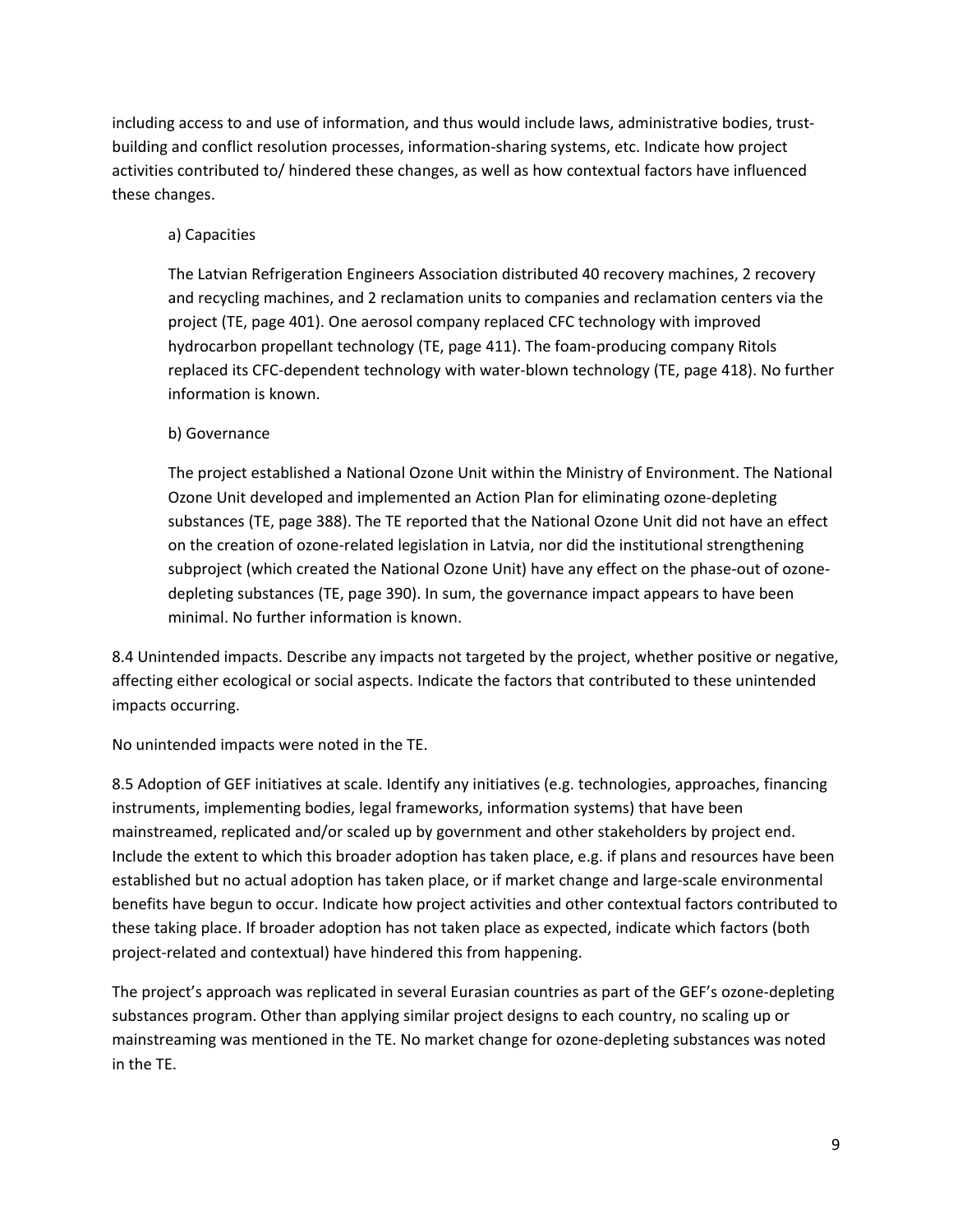### **9. Lessons and recommendations**

9.1 Briefly describe the key lessons, good practices, or approaches mentioned in the terminal evaluation report that could have application for other GEF projects.

There are no lessons learned for the Latvia project, but the TE states several lessons from the overall ozone-depleting substances program:

Funding bodies should be much clearer on their expectations of governments to continue funding and staffing of work on ODS after the project finished. Governments should use the funds to enhance institutional capacity and to put in place justification for continued funding while the project is underway and the environmental benefits are becoming evident.

The success of the National Ozone Units depended on the qualifications and ability of the staff to undertake the work, and in having sufficient funds available for the work. Out-sourcing activities by the government is a modern approach which has been shown to operate so far in these projects, and might open up opportunities for other governments to consider the same as centralized budgets come under more pressure for reductions.

It is important that the National Ozone Units are staffed by some well qualified and senior people that can gain access to key government officials in order to ensure that programs and legislation on the phase out of ODS are progressed in a timely and effective manner.

Governments could consider establishing a centralized unit staffed by specialists that are knowledgeable in engaging with international funding organizations in environmental projects.

UNEP must improve delivery of finance to ensure that there are no gaps in time between projects.

Communications should be between UNEP and the National Ozone Units in the local language, which means that UNEP will need to employ staff with sufficient language skills to be able communicate effectively with project staff many countries, depending on the project.

Project and task managers must pay more attention to the M&E elements that are developed in the Project Document to ensure that appropriate baseline and performance indicators are carefully checked and are present from the beginning for the project.

Review the work that was undertaken in the past and design new projects that avoid the pitfalls of past projects.

Financial appraisals should be part of the risk assessment for deciding on which enterprises to fund within a sector.

Investment projects should be based on a realistic assessment of the baseline data as a basis for determining the extent of the funding that is required to promote the transition to ODS-free technology.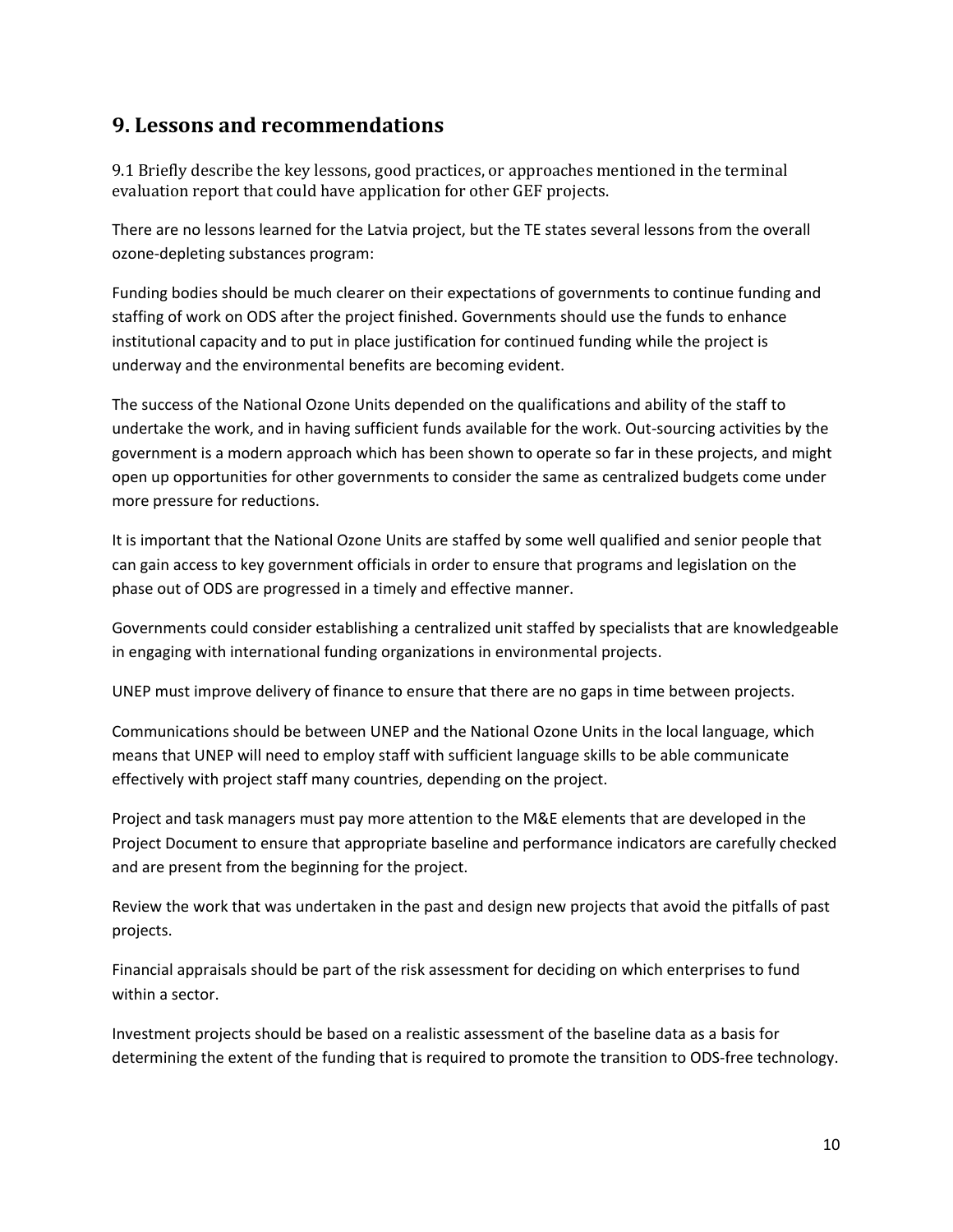For refrigeration training, training programs need to be short (two days maximum, preferably one day); focused mainly on the practical aspects and alternatives and less on the theory; be delivered by or in collaboration with a Refrigeration Association so the training becomes self-funding; UNEP/UNDP need to ensure equipment is available before the training starts; and the government needs to have enabling legislation in place that ensures R&R activities are undertaken and enforced.

9.2 Briefly describe the recommendations given in the terminal evaluation.

There are no recommendations for the Latvia project, but the TE states several recommendations from the overall ozone-depleting substances program:

Countries should improve the implementation of legislation, policies and standards on all aspects of ozone layer protection.

Countries' existing efforts to prevent illegal trade need to be further strengthened.

Countries need to take further action to manage and bank halon.

UNEP/UNDP should consider further investment and capacity development to assist countries with economies in transition to address the remaining threats to the ozone layer.

UNEP/UNDP should learn from the positive private sector engagement in the reduction of Ozone Layer Depletion focal area and incorporate similar approaches into its efforts to engage the private sector in other focal areas.